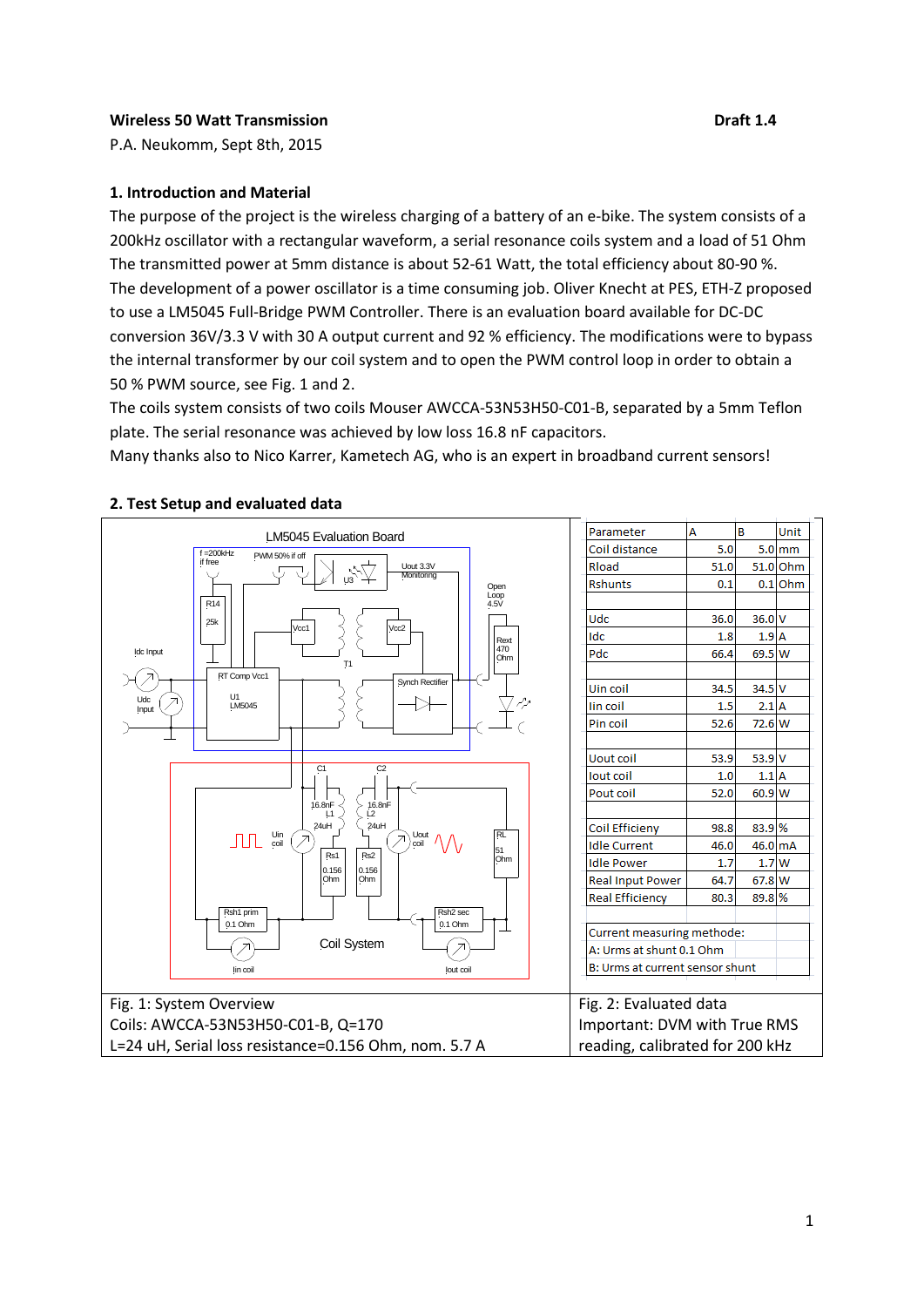## **3. Coil System**



## **4. Power Oscillator**



Fig. 4 : Power Generator Upper and lower side 1: DC -Supply Input min . 36 V, max . 75 V . 2: Bypass connector at internal transformer T1, Pin 2 and 5. 3: Opto Coupler PS2811-1-M-A DISABLED! Emitter Pin 3 disconnected for 50 % PWM. 4: EVA LM5045. 5: DC Output terminal with LED and Output Voltage control Pin P5 and P6. 6: 3.3 V DC out if Opto coupler ENABLED.

## **5. Resistive Loads**

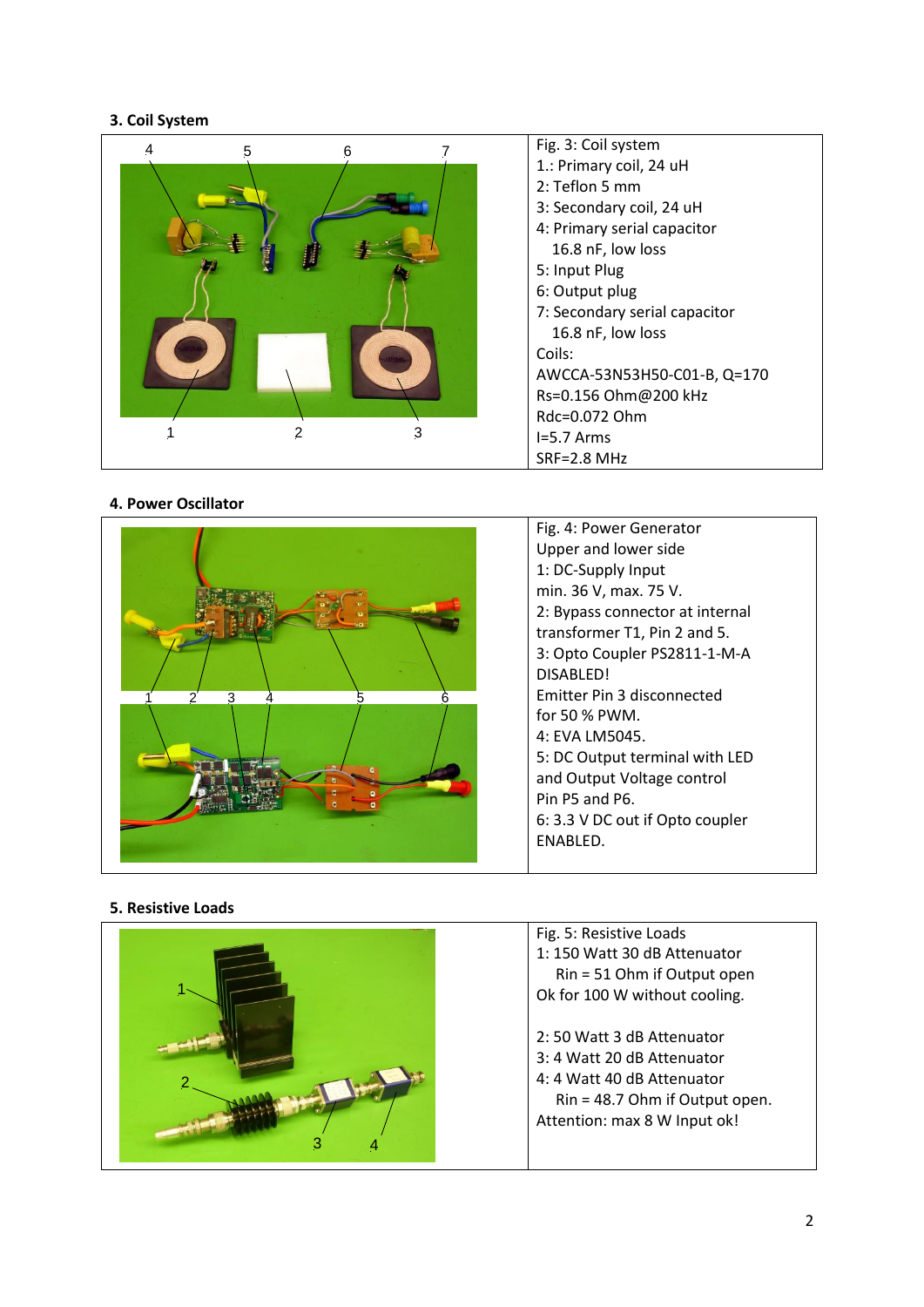## **6. Current Transformer, Shunts and True RMS DVM**

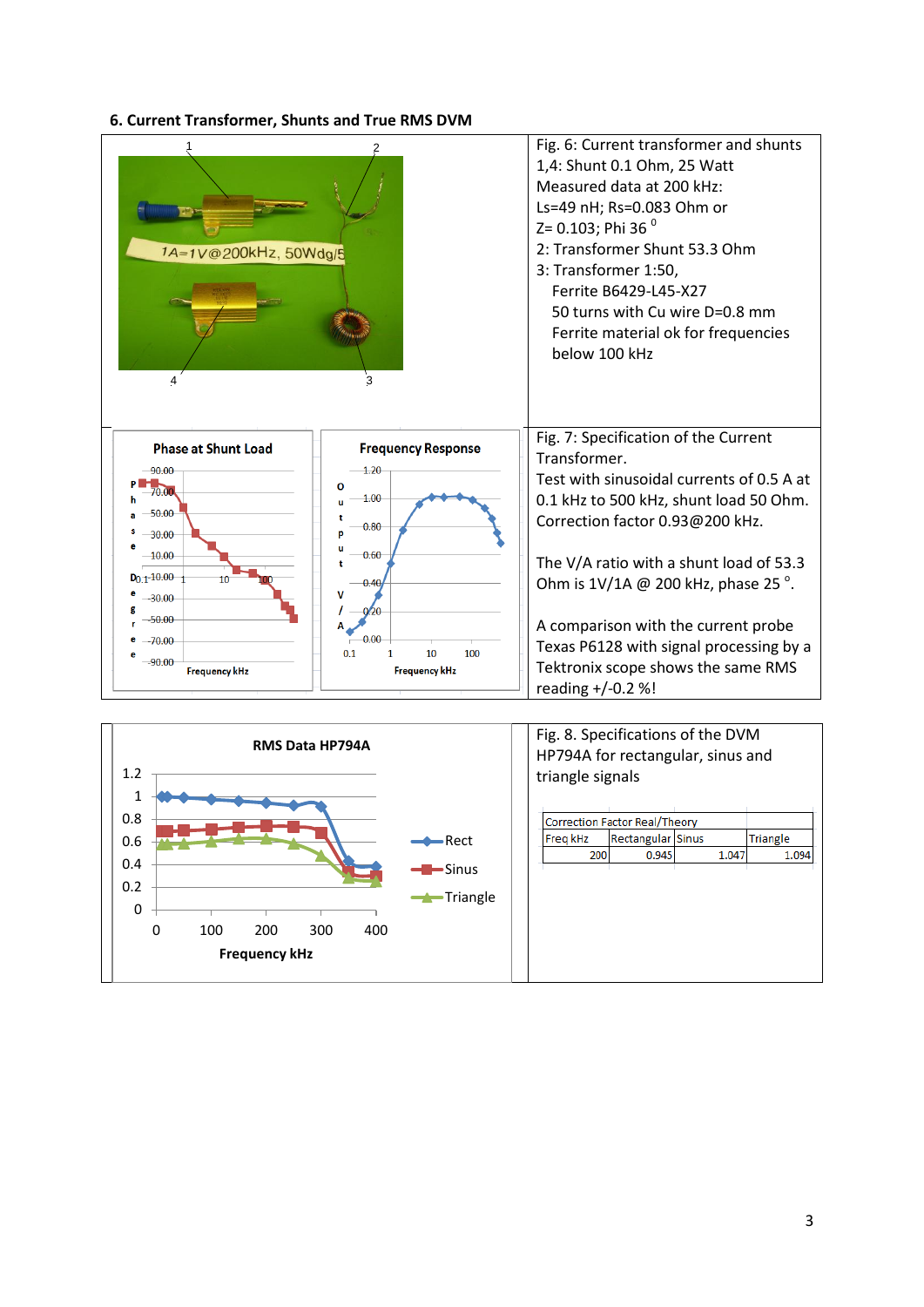

# **7. Waveforms Coil Input and Coil Output with serial Shunt 15 Ohm at the input of the coil system**

#### **8. Overview Test Setup**

|         | Fig.10: Test Setup                     |
|---------|----------------------------------------|
|         | 1,2: DC Power Supply 36 V, max. 5 A.   |
|         | 3: Load 51 Ohm, max 150 Watt           |
|         | 4: DVM True rms for shunt and          |
|         | AC input/output voltages               |
|         | measurement.                           |
|         | 5: Temperature at EVA, max. 30 °C.     |
|         | 6: Coil System, 5 mm distance.         |
|         | 7: Input Shunt 0.1 Ohm.                |
|         | 8: Output Shunt 0.1 Ohm.               |
|         | 9: Current Transformer I in and I out. |
|         | 10: EVA LM5045 Power Oscillator.       |
|         | 11: DC Input Voltage, 36 V.            |
|         | 12: DC Input Current, 1.84 A.          |
|         |                                        |
|         | Transmitted Power: 52-60 W             |
| 10<br>9 | DC-AC Efficiency: 80-90 %              |
|         |                                        |